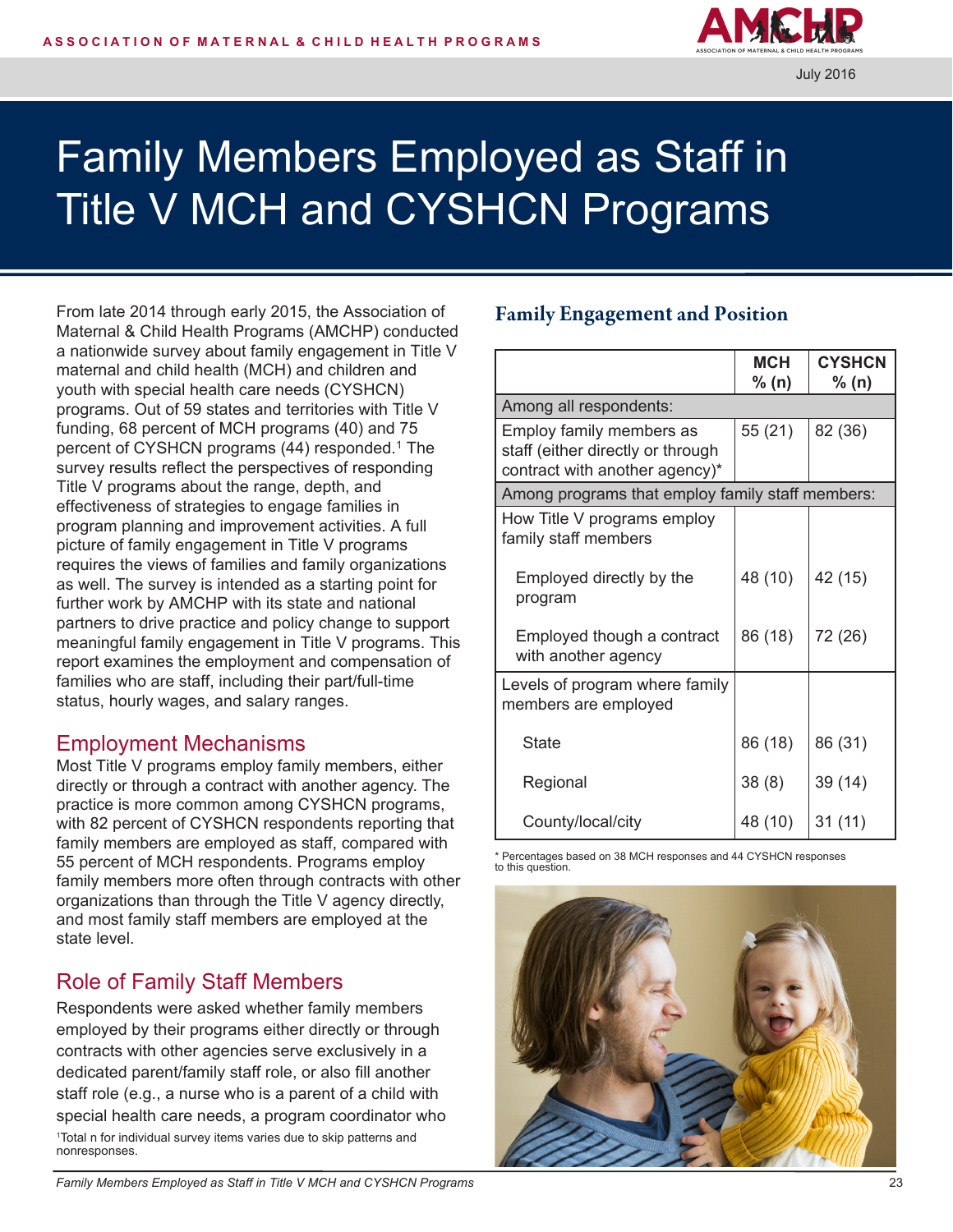is a recipient of MCH services). A slight majority of CYSHCN respondents report that family staff members serve exclusively in a parent/family role, while a slight majority of MCH respondents report that family staff members serve dual roles.

## Employment Terms

#### **Hours Worked**

Family staff members are employed by Title V programs in both full-time and part-time positions. The hours for part-time positions most often are 10 to 20 hours per week, or they vary based on specific contracts, projects, and program areas.

## Family **Staff Members' Employment Status**

### Role of Family Staff Members in Program



NOTE: Percentages based on 22 MCH responses and 28 CYSHCN responses to this question.

| <b>Hours Worked</b>                                | <b>MCH</b><br>% (n) | <b>CYSHCN</b><br>% (n) |
|----------------------------------------------------|---------------------|------------------------|
| Full-time (40 hours per week)                      | 52(11)              | 72 (26)                |
| Part-time*                                         | 76 (16)             | 67(24)                 |
| Less than 10 hours per week                        | 0                   | 9(2)                   |
| 10-20 hours per week                               | 53(9)               | 26(6)                  |
| 21-30 hours per week                               | 12(2)               | 17(4)                  |
| 31-39 hours per week                               | 6(1)                | 9(2)                   |
| Varies based on contract, program area, or project | 29(5)               | 39(9)                  |

**\* Percentages based on 21 MCH responses and 36 CYSHCN responses to this question.**

#### **Compensation**

In close to half of both MCH and CYSHCN programs, family members on staff are salaried employees, and in roughly two-thirds of programs, family staff

members earn an hourly wage. (Programs may employ both salaried and hourly family staff members.) Most programs also offer benefits to family staff members.

# Family **Staff Members' Compensation**

| <b>Type of Compensation</b>                 | <b>MCH</b><br>% (n) | <b>CYSHCN</b><br>% (n) |
|---------------------------------------------|---------------------|------------------------|
| Salary                                      | 57(12)              | 46 (16)                |
| Hourly wage                                 | 67 (14)             | 69 (25)                |
| Benefits (retirement, sick leave, vacation) | 67(14)              | 72 (26)                |

**NOTE: Percentages based on 21 MCH responses and 36 CYSHCN responses to this question.**

No clear trends are evident for salary amounts. However, not all respondents who reported that family staff members earn a salary also provided the amount. Of the 16 CYSHCN respondents who reported that family staff members earn a salary, 15 provided an amount. Only seven of the 12 MCH respondents who reported that family staff members earn a salary provided an amount.

Among programs that compensate family staff members with an hourly wage, the most common wage is \$16 to \$20 per hour. Out of 25 CYSHCN respondents reporting that family staff members earn an hourly wage, 20 provided a wage amount. Of 14 MCH respondents reporting that family staff members earn an hourly wage, nine provided an amount.